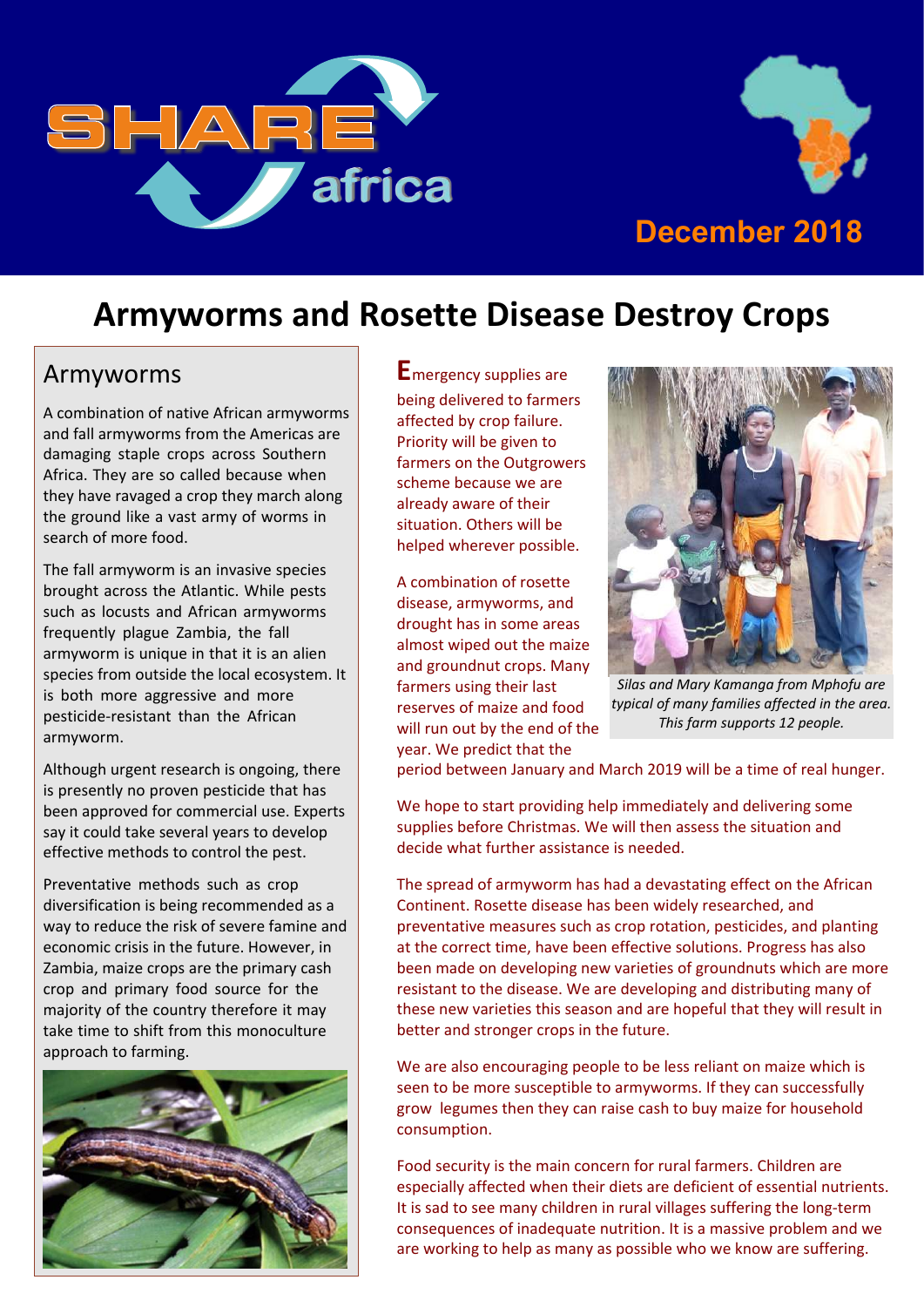# Chizukwe

This small village in the Magawa region of the Eastern Province of Zambia is home to several families of believers. It is a typical rural community, where most rely on the produce from their small plots to feed their families. One Sunday in November when we visited them, we were warmly greeted by the hearty singing of a lively group of young and old. It was moving to hear songs of praise echoing across the hot and barren landscape. There was about 70 gathered together, including many women and children, all seated on mats under a makeshift shelter; at the front, was a table prepared for the Lord's Supper.



The assembly started in 1990 through the work of a brother Asaph Banda who, after being encouraged by a missionary from New Zealand, decided to return from the Copper Belt to evangelise his home village. This humble elderly brother is respected as a spiritual father and greatly revered in the community.

Although there were only two bibles and three hymnbooks among the congregation, many of the hymns had been committed to memory. They sing with a smile that cheers the soul and exults the Lord. Afterwards brother Mwewa (responsible for SHAREAfrica Zambia's (SAZ) farming projects) preached the Gospel in their own language.

These dear people suffer extreme poverty; conditions are harsh and food supplies are scarce. Some children looked malnourished and others slept on the ground throughout the meeting. During discussions afterwards, they told us of the hardships of farming small parcels of ground with few resources. None of them are on the SAZ Outgrowers scheme, as yet. We hope to be able to manage larger numbers in the future, including some of these dear believers. Meantime, we committed to provide seed for the upcoming season, for which they were most grateful.

We also promised 50 hymnbooks and bibles (In Chewa). These will be delivered on the next visit to their community.

Before leaving, Mr Banda said that their meeting place, a small mud structure with mud seats, had become too small and asked for a little help to build something more suitable. They intend to build it themselves, once we provide them with some cement and roofing sheets.

Please pray for the believers in this assembly and those in the surrounding areas. We were greatly encouraged by their interest and zeal. Remember brother Banda and others that seek to teach and nurture many of these first generation Christians.



#### **New Shop in Chipata**

We have rented a small shop in Chipata to stock herbicides and fertiliser, and to be a focal point for the SAZ activities in the area. We will also stock bibles, hymn books, and other helpful literature.

A young man, Ronald Phiri, has been recruited to run the shop and to help with the ongoing administration of the SAZ Outgrowers Programme. He is a believer in the Chipata assembly, one of 11 children. He has decided to work rather than go to college so that he can support the schooling of his younger siblings. He has been unemployed for some time in spite of his qualifications. We are pleased to be able to help Ronald and his family and trust that this new venture will be a benefit to many in the area.

As we look to further expand the work in this area, employing and training young people with potential, like Ronald, is a key objective.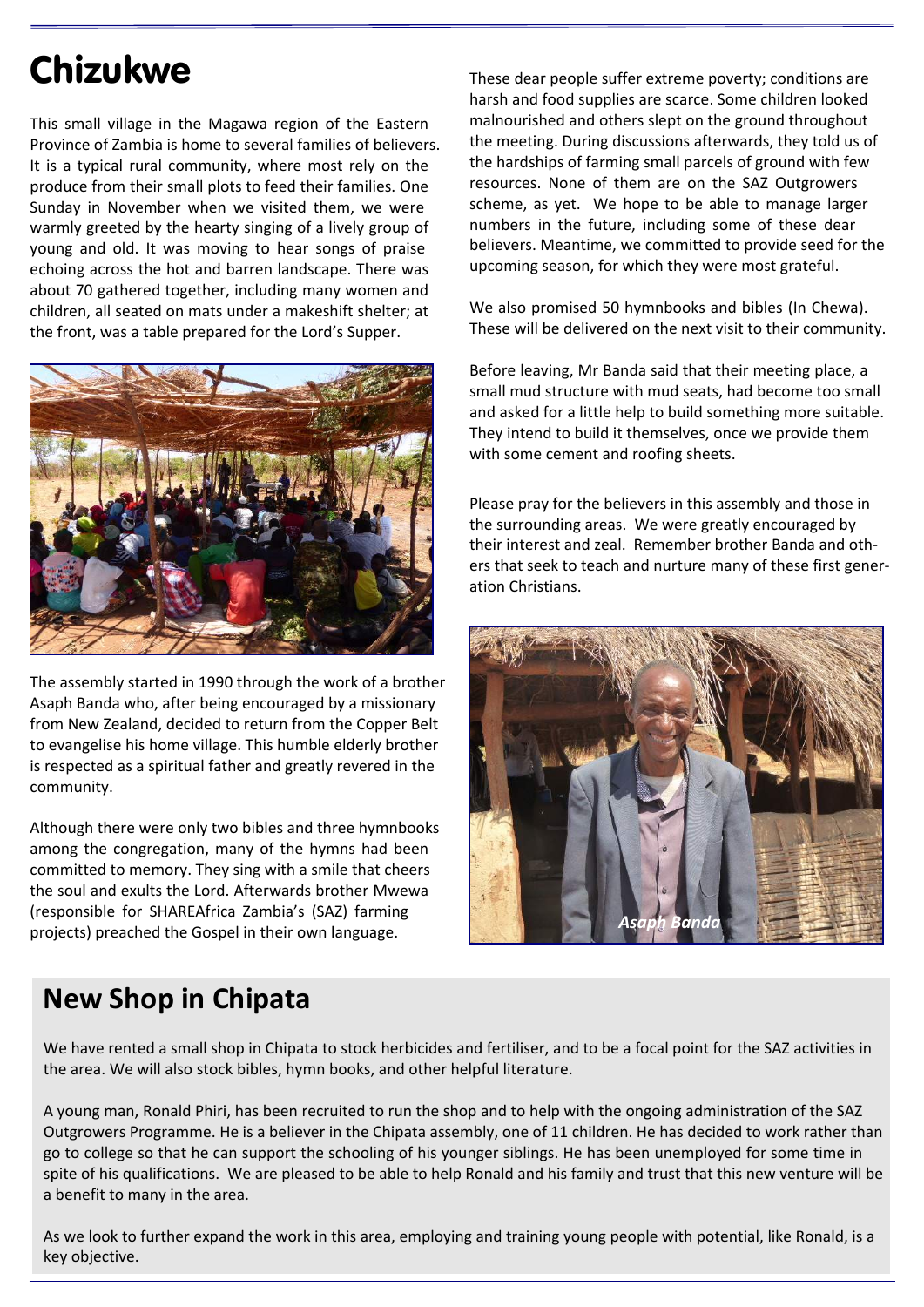### Oxen Trial - measuring improvements in cultivation



**Jonas and his wife Veronica** have six children, the most recent being five-month-old twins. He is a hard-working farmer with more ground than he can cultivate. The person who helps support him through the farming sponsorship programme kindly bought him an oxen and a plough, which he is now using to cultivate his fields for the coming season.

For some time we have considered the benefits of oxen for farmers, particularly those who find it difficult to cultivate their land. Normally their capacity to cultivate depends on the labour available within their own household.

An 'acre' was originally defined as the area that could be ploughed by a pair of oxen (pulling a wooden plough) in one day. Jonas said that with the oxen he should be able to cultivate an additional 5 acres at least. By planting and selling soybeans or groundnuts, Jonas should also be able to recover the cost of the oxen and plough (about £1,000) in less than a year. This opens up greater opportunities for

Jonas and his family, and for the improvement of rural farming generally.

For centuries the plough has been the means of transforming subsistence farming into commercial farming. While the solution seems obvious, there are still many farmers who have resisted 'draft power' (like oxen) because of the effort involved in training and keeping the animals. However, a growing number of farmers in the Eastern Province of Zambia are able to see the benefits gained by those who have them, and would like to have similar opportunities in the future.

Although small tractors could appear to be more beneficial, this is probably a stage too far for many rural farmers. Costs are higher, fuel is expensive, and maintenance and spares would be a difficult. However, the possibility of shared automation (one tractor shared by 50 farmers, for example), is something we continue to consider, and could be worth trialing in certain areas in the future.



Jonas with his new Oxen

#### **Distributing Seed at Kamlaza**



Kamlaza is a new outreach about 5 miles from Chipata, the main city in the Eastern Province of Zambia. When we visited in March, we promised to provide seed for this planting season. Twenty-five gathered to be trained on how to grow groundnuts. They were also shown how to prepare the seed for planting by adding chemicals to help germination. These believers are not on the Outgrowers scheme but because we have extra seed, we are distributing where we can.

The outreach at Kamlaza is attended mostly by men. The women are refusing to come until they see genuine commitment from their husbands! We trust our visit will encourage the brethren to be before the Lord about establishing a permanent assembly in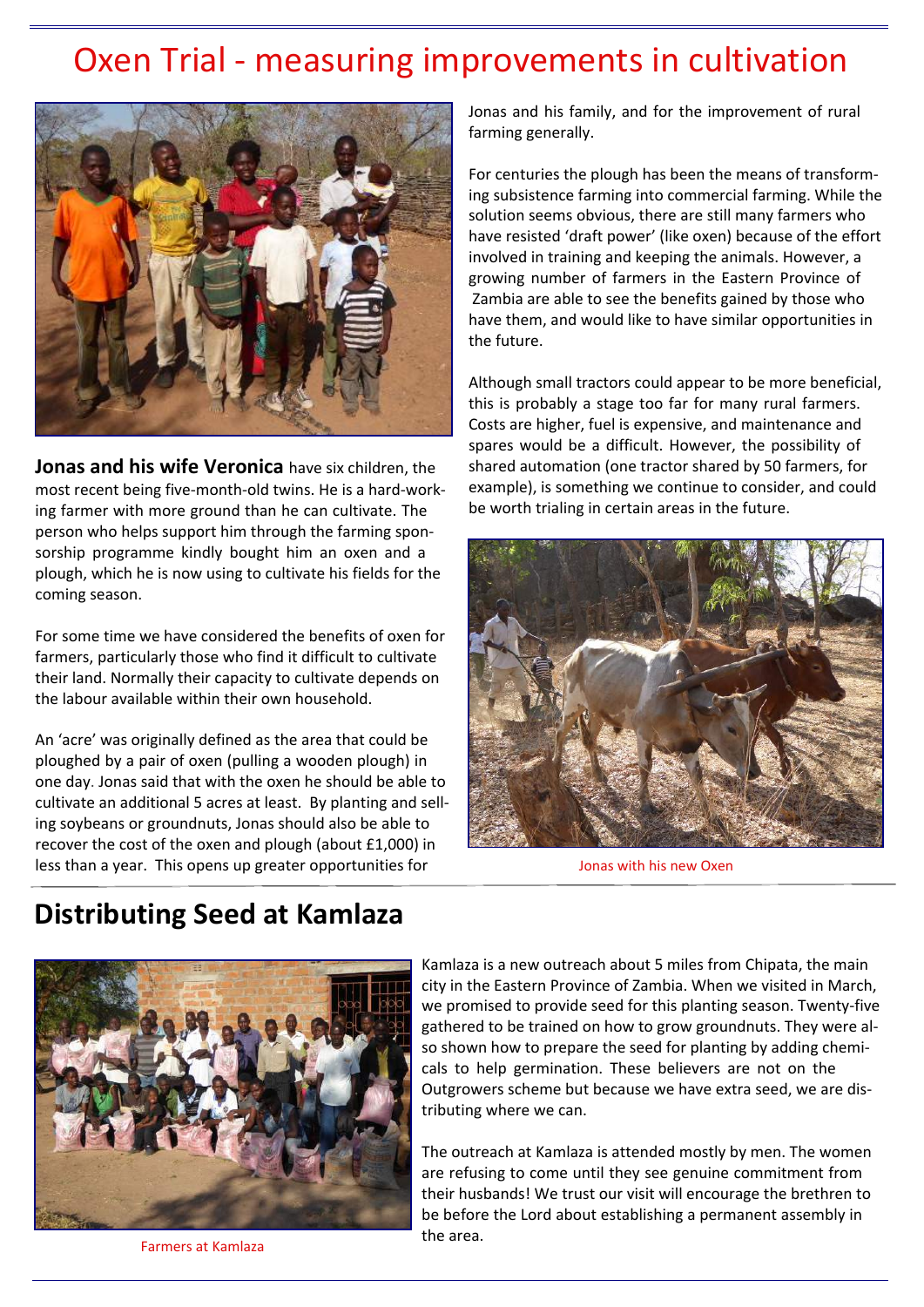# Orphan Programme Update

### Kamwala

Kamwala assembly, located in one of the suburbs of Lusaka, was established in 1979. The number in fellowship has grown from 60 in 1990 to 450 in 2018. This encouraging growth has also resulted in the establishment of other assemblies in the surrounding areas.

When visiting Kamwala, one of the elders expressed gratitude for the work being done in support of the orphans in Kamwala. Speaking on behalf of the assembly, the elder said - "This long-term commitment made in the children's best interests, has been so good and gratifying. If the children on the pro-



gramme had been placed in care, they would lose their rights to inherit their parents' properties. They would also face social difficulties, for the idea of belonging to a family or a clan is central to their sense of identity".

Presently there are seven children from the Kamwala assembly on the SAZ Orphan Support Programme.

#### Betty Mwansa

Betty 17, lost her father in 2002 and her mother in 2009. She remained in the care of her aged grandmother who subsequently died a few years later leaving her with a profound sense of loss and abandonment. Betty has become depressive, and now suffers from learning difficulties at school. She was also living alone with her cousin which was entirely unsuitable. Betty was a member of the assembly at Schobo.



Betty's aunt from Nampundwe has now agreed to take her under her care.

#### Need for Solace

Sondashi Jnr, Frank, and Gershom lost their father last August. Unscrupulous relatives claimed the small business

stall with all the merchandise, which the orphaned children were legally entitled to inherit from their late father. The trauma of their fathers protracted illness followed by his death left the children with a deep sense of loss and neglect. They are left with their mother, surviving on hand-outs from believers in the local assembly. When a home visit was made to the family some material, emotional and spiritual assistance was appreciated by the family. Please pray for this vulnerable family.





### Medical Support

We have sought medical help for 4 children on the programme.

Spider Nvula has been living with hearing difficulties for many years. Due to support provided, Spider is now able to pursue his education using a hearing aid. He is now preparing for his junior secondary school final examinations.



#### Belita Puta is another

child being treated for a similar hearing complication. She has lived with the problem since 2013 when she was in grade six. She is now doing well and is in grade eleven.

Luka Phiri has had problems with his eyesight for some time. Arrangements undergo tests in the hospital to see if anything can be done to improve his sight.

Miriam Puta is another child with sight problem. It was discovered that she has cataracts in both eyes and will undergo an operation at the Lusaka eye hospital.



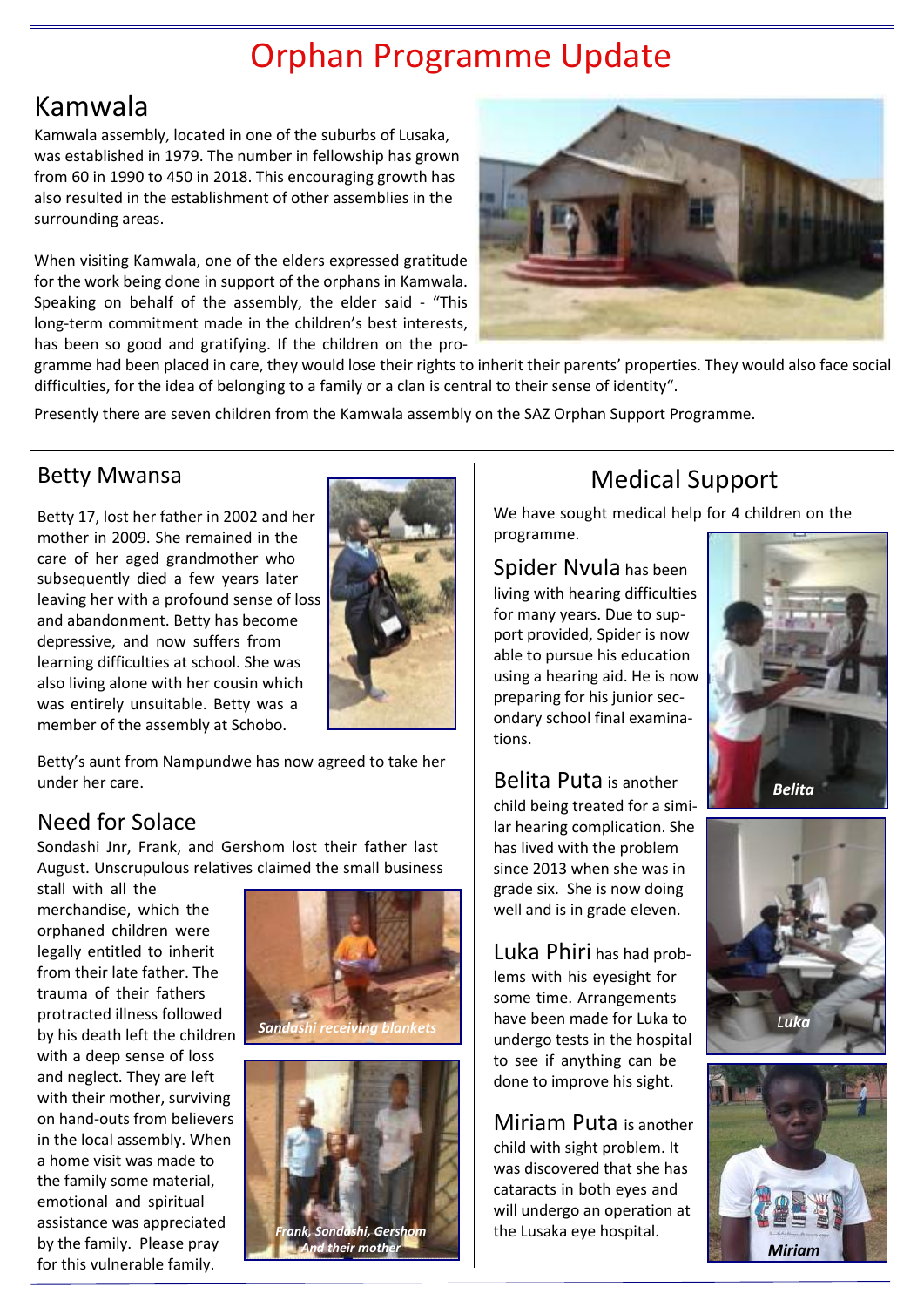## Food packs and Gifts

### Nutrition food packs distributed to families



Food supplements have been given to 200 families. The initiative is to support the families caring for orphaned and vulnerable children. The food contains

many of the nutrients essential for the physical and mental development of these children. It has been well documented that a child with a full stomach has better memory retention that those who are hungry. They are also less prone to sickness and absenteeism.

During a follow up visit, Delphine Mulubwa from the Chawama assembly, an aged lady suffering from cancer and currently looking after nine orphaned grandchildren, said "The meals have helped by improving the health of people like myself and my family; the worry about daily food is no more." Delphine has a large heart but her health is a big concern. Please pray for her and her family - and some of the potential challenges they face in the future.

#### Gifts



Widows, widowers and relatives who take orphans into their own homes share many of the children's needs, especially for food, clothing and shelter. They have the extra pressure of ensuring the children in their care enjoy a proper family upbringing in a Christian environment. There is also an added financial burden placed upon them - which many of them struggle with. However, their commitment and kindness is a joy to observe and commends the gospel of our Lord Jesus Christ. One of the guardians recently said "I take my orphaned grandchildren to be part of myself, they are my strength. Whenever we receive any help of any kind, it benefits all of us in the family. We struggle to cope without help". Edrick, Vincent, Mary, Herald, and Gift are five of the orphans who have recently received gifts from sponsors and have asked that we express their sincere gratitude.

## Feature Story

Chitani and Florence from Mgawa are small scale cattle farmers with 9 oxen, 14 cows, and one bull. They decided to rear cattle due to the risk of failing crops and not having enough food for the family. In emergencies they can always sell an animal.

The cows only produce milk when they calf. They are village cows that graze on rough grassland where there is not enough nutrients for dairy cattle.

Their greatest challenge is water. The nearest well is 4 miles away which means they must drive all the cattle there and back every day. Chitani cannot increase his herd because his calves would die for lack of water.

He has 30 acres cleared for grazing and 5 acres for crops, but his



maize crop failed due to an infestation of armyworms. Occasionally Chitani will train oxen to sell, but with a limited herd, he can at best only provide one pair per year.

Sadly, this scenario is fairly common and presents many challenges. Moving to another location is not easy since good land close to a suitable water supply is scarce. Changing the grazing area into cultivated fields would require a significant amount of work, and still exposes his family to the risk of crop failure.

A bore hole on his farm would be a good solution but the cost is significant (about £4,000) and does not resolve the problems for other neighbouring farmers. A bore hole could potentially be justified by asking Chitani to use his knowledge and experience to rear oxen for other farmers. Whether other farmers are better qualified to do this or whether this location is the most suitable area for cattle breeding are a few of the key issues being considered.